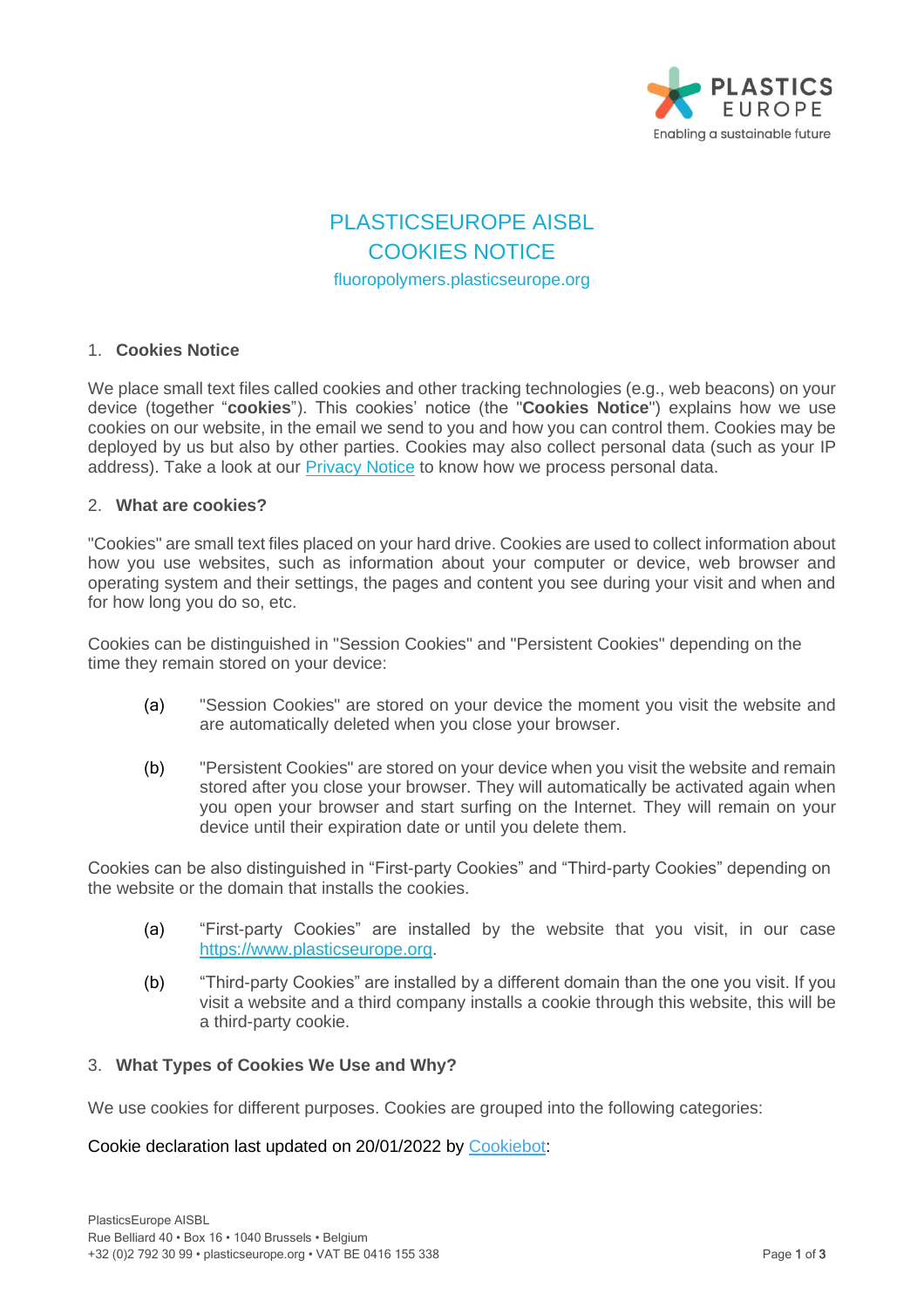

#### **Necessary (0)**

Necessary cookies are considered "necessary" if they are required for the regular operation and security of our website. They areessential, or "strictly necessary", for the website to work properly.

| <b>Name</b> | <b>Provider</b>                                                          | <b>Purpose</b>                          | <b>Expiry Type</b> |        |
|-------------|--------------------------------------------------------------------------|-----------------------------------------|--------------------|--------|
|             | CookieConsent fluoropolymers.plasticseurope.org Stores the user's cookie | consent state for the current<br>domain | 1 year HTTP        | Cookie |

# **Statistics (0)**

|           | <b>Name Provider</b> | <b>Purpose</b>                                                                                                             | <b>Expiry Type</b> |                       |
|-----------|----------------------|----------------------------------------------------------------------------------------------------------------------------|--------------------|-----------------------|
| $\Box$ ga |                      | plasticseurope.org Registers a unique ID that is used to generate<br>statistical data on how the visitor uses the website. | years              | <b>HTTP</b><br>Cookie |
| _gat      |                      | plasticseurope.org Used by Google Analytics to throttle request rate                                                       | 1 day              | <b>HTTP</b><br>Cookie |
| $\_gid$   |                      | plasticseurope.org Registers a unique ID that is used to generate<br>statistical data on how the visitor uses the website. | 1 day              | <b>HTTP</b><br>Cookie |

# 4. **Web Beacons (or tracking pixel)**

When we send you an email, it may contain a small snippet of code called a web beacon. Web beacons, also called tracking pixels, allow us to collect certain information about your interaction with the email.

Through web beacons, we may capture your IP address and the date/time that you opened or interacted with an html email. We may also record any links you click. We use the information we collect to understand what emails or services were of interest to you. We also do this to better tailor our messages to you.

By setting your email system to display HTML emails as text only, you may be able to prevent the use of some web beacons. Please consult the "Help" section of your email system for more information.